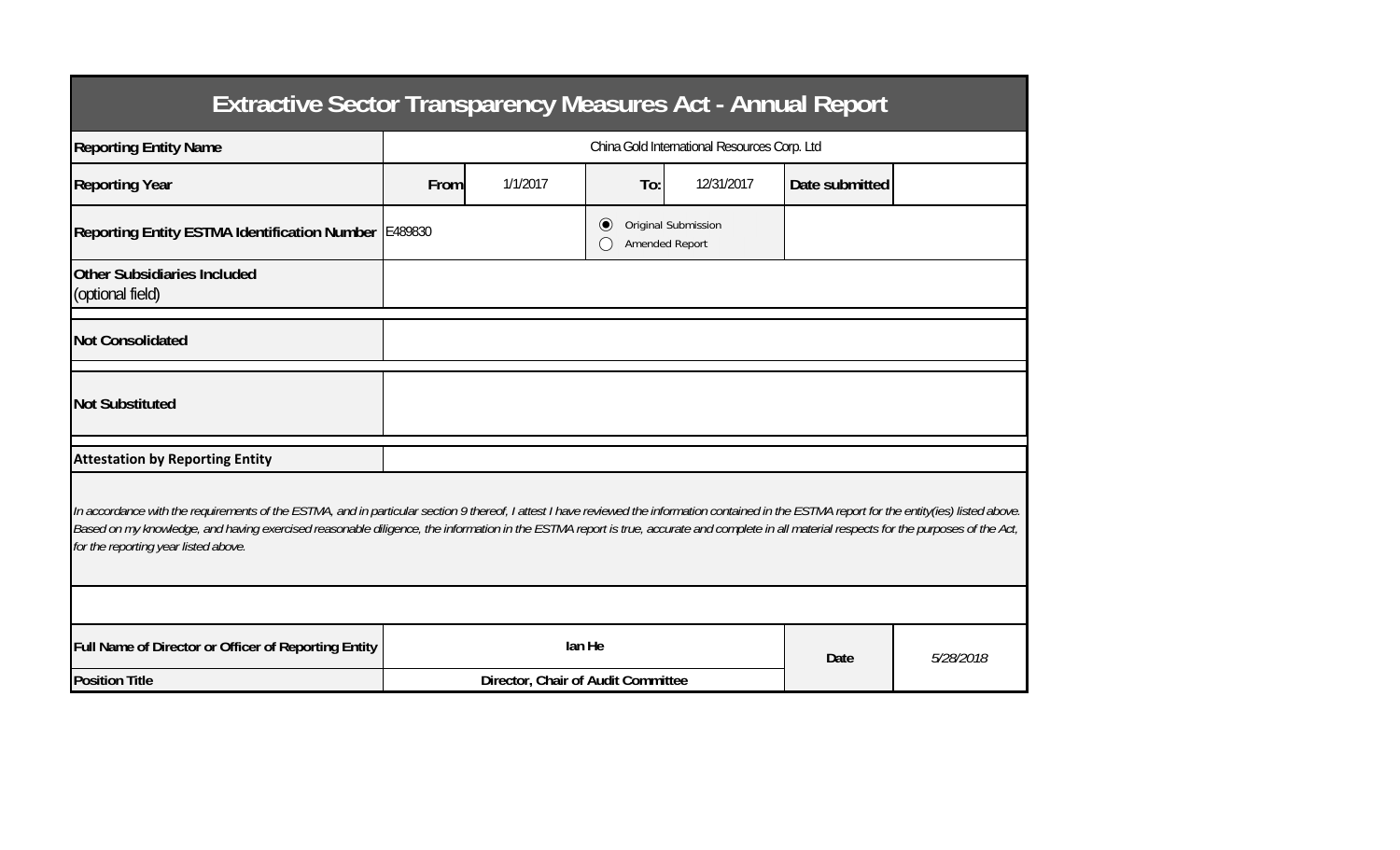| Extractive Sector Transparency Measures Act - Annual Report |                                                                                                                                                                                                                                                        |                                                                                 |            |           |                    |                                |                |                  |                                       |                               |                                                                                                                                                                                                  |  |
|-------------------------------------------------------------|--------------------------------------------------------------------------------------------------------------------------------------------------------------------------------------------------------------------------------------------------------|---------------------------------------------------------------------------------|------------|-----------|--------------------|--------------------------------|----------------|------------------|---------------------------------------|-------------------------------|--------------------------------------------------------------------------------------------------------------------------------------------------------------------------------------------------|--|
| <b>Reporting Year</b>                                       | From:                                                                                                                                                                                                                                                  |                                                                                 |            |           |                    |                                |                |                  |                                       |                               |                                                                                                                                                                                                  |  |
| <b>Reporting Entity Name</b>                                | China Gold International Resources Corp. Ltd                                                                                                                                                                                                           |                                                                                 |            |           |                    | Currency of the Report         |                | CAD              |                                       |                               |                                                                                                                                                                                                  |  |
| <b>Reporting Entity ESTMA</b>                               |                                                                                                                                                                                                                                                        | E489830                                                                         |            |           |                    |                                |                |                  |                                       |                               |                                                                                                                                                                                                  |  |
| <b>Identification Number</b>                                |                                                                                                                                                                                                                                                        |                                                                                 |            |           |                    |                                |                |                  |                                       |                               |                                                                                                                                                                                                  |  |
| <b>Subsidiary Reporting Entities (if</b>                    |                                                                                                                                                                                                                                                        |                                                                                 |            |           |                    |                                |                |                  |                                       |                               |                                                                                                                                                                                                  |  |
| necessary)                                                  |                                                                                                                                                                                                                                                        |                                                                                 |            |           |                    |                                |                |                  |                                       |                               |                                                                                                                                                                                                  |  |
|                                                             | Payments by Payee                                                                                                                                                                                                                                      |                                                                                 |            |           |                    |                                |                |                  |                                       |                               |                                                                                                                                                                                                  |  |
| Country                                                     | Payee Name <sup>1</sup>                                                                                                                                                                                                                                | Departments, Agency, etc<br>vithin Payee that Received<br>Payments <sup>2</sup> | Taxes      | Royalties | Fees               | <b>Production Entitlements</b> | <b>Bonuses</b> | <b>Dividends</b> | Infrastructure<br>mprovement Payments | Total Amount paid to<br>Payee | Notes <sup>34</sup>                                                                                                                                                                              |  |
| China                                                       | The municipality of Bayan Nur, Department of Finance,                                                                                                                                                                                                  |                                                                                 |            |           | 300,000            |                                |                |                  |                                       |                               | 300,000 Water resource fee                                                                                                                                                                       |  |
| China                                                       | The banner of Urad Zhongqi, Non-Tax Revenue Department, Inner Mongolia                                                                                                                                                                                 |                                                                                 |            |           | 1,030,000          |                                |                |                  |                                       |                               | 1,030,000 Various fees including inspection fee, sewage<br>charge and land transfer fees                                                                                                         |  |
| China                                                       | The banner of Urad Zhongqi, Water Authority, Inner Mongolia                                                                                                                                                                                            |                                                                                 |            |           | 120,000            |                                |                |                  |                                       |                               | 120,000 Water resource fee                                                                                                                                                                       |  |
| China                                                       | The banner of Urad Zhongqi, Tax department, Inner Mongolia                                                                                                                                                                                             |                                                                                 | 17,220,000 |           | 180,000            |                                |                |                  | 300,000                               |                               | Various taxes and fee including water conservancy<br>17,700,000 construction fund, mining tax, enterprise income tax,<br>city construction fee, education fee and stamp duty                     |  |
| China                                                       | Tibet autonomous region, Department of Finance                                                                                                                                                                                                         |                                                                                 |            |           | 3,050,000          |                                |                |                  |                                       |                               | 3,050,000 Environmental Management and Ecological<br><b>Restoration Deposit</b>                                                                                                                  |  |
| China                                                       | The county of Zhaxigangxiang People's governmen, Maizhokunggar                                                                                                                                                                                         |                                                                                 |            |           | 1,390,000          |                                |                |                  |                                       |                               | 1,390,000 Land Compensation fee                                                                                                                                                                  |  |
| China                                                       | The village people's government, Jiama                                                                                                                                                                                                                 |                                                                                 |            |           | 1,380,000          |                                |                |                  |                                       |                               | 1,380,000 Land lease payment                                                                                                                                                                     |  |
| China                                                       | Tibet autonomous region - Taxation Bureau                                                                                                                                                                                                              |                                                                                 | 14,420,000 |           |                    |                                |                |                  | 1,030,000                             |                               | Various taxes and fee including mining tax,<br>15,450,000 enterprise income tax, city construction fee,<br>education fee, stamp duty, land use tax, vehicle<br>usage tax and farm land usage tax |  |
| China                                                       | The county Mozhugongka, Forestry Bureau                                                                                                                                                                                                                |                                                                                 |            |           | 210,000            |                                |                |                  |                                       |                               | 210,000 Forest and grass land compensation fee                                                                                                                                                   |  |
| China<br>China                                              | Tibet autonomous region, Department of Forestry<br>The city of Lhasa, Environmental Protection Bureau                                                                                                                                                  |                                                                                 |            |           | 470,000<br>110,000 |                                |                |                  |                                       |                               | 470,000 Forest and grass land compensation fee<br>110,000 Sewage charges                                                                                                                         |  |
|                                                             |                                                                                                                                                                                                                                                        |                                                                                 |            |           |                    |                                |                |                  |                                       |                               |                                                                                                                                                                                                  |  |
|                                                             |                                                                                                                                                                                                                                                        |                                                                                 |            |           |                    |                                |                |                  |                                       |                               |                                                                                                                                                                                                  |  |
|                                                             |                                                                                                                                                                                                                                                        |                                                                                 |            |           |                    |                                |                |                  |                                       |                               |                                                                                                                                                                                                  |  |
|                                                             |                                                                                                                                                                                                                                                        |                                                                                 |            |           |                    |                                |                |                  |                                       |                               |                                                                                                                                                                                                  |  |
|                                                             |                                                                                                                                                                                                                                                        |                                                                                 |            |           |                    |                                |                |                  |                                       |                               |                                                                                                                                                                                                  |  |
|                                                             |                                                                                                                                                                                                                                                        |                                                                                 |            |           |                    |                                |                |                  |                                       |                               |                                                                                                                                                                                                  |  |
|                                                             |                                                                                                                                                                                                                                                        |                                                                                 |            |           |                    |                                |                |                  |                                       |                               |                                                                                                                                                                                                  |  |
|                                                             |                                                                                                                                                                                                                                                        |                                                                                 |            |           |                    |                                |                |                  |                                       |                               |                                                                                                                                                                                                  |  |
|                                                             |                                                                                                                                                                                                                                                        |                                                                                 |            |           |                    |                                |                |                  |                                       |                               |                                                                                                                                                                                                  |  |
|                                                             |                                                                                                                                                                                                                                                        |                                                                                 |            |           |                    |                                |                |                  |                                       |                               |                                                                                                                                                                                                  |  |
|                                                             |                                                                                                                                                                                                                                                        |                                                                                 |            |           |                    |                                |                |                  |                                       |                               |                                                                                                                                                                                                  |  |
|                                                             |                                                                                                                                                                                                                                                        |                                                                                 |            |           |                    |                                |                |                  |                                       |                               |                                                                                                                                                                                                  |  |
|                                                             |                                                                                                                                                                                                                                                        |                                                                                 |            |           |                    |                                |                |                  |                                       |                               |                                                                                                                                                                                                  |  |
|                                                             |                                                                                                                                                                                                                                                        |                                                                                 |            |           |                    |                                |                |                  |                                       |                               |                                                                                                                                                                                                  |  |
|                                                             |                                                                                                                                                                                                                                                        |                                                                                 |            |           |                    |                                |                |                  |                                       |                               |                                                                                                                                                                                                  |  |
|                                                             |                                                                                                                                                                                                                                                        |                                                                                 |            |           |                    |                                |                |                  |                                       |                               |                                                                                                                                                                                                  |  |
| <b>Additional Notes:</b>                                    | All payments are reported in Canadian dollars (CAN). Payments made in Chinese dollar (RMB) were translated using a weighted average rate during the reporting period at RMB\$5.1759/CAN\$1<br>All amounts have been rounded to the nearest CAN\$10,000 |                                                                                 |            |           |                    |                                |                |                  |                                       |                               |                                                                                                                                                                                                  |  |